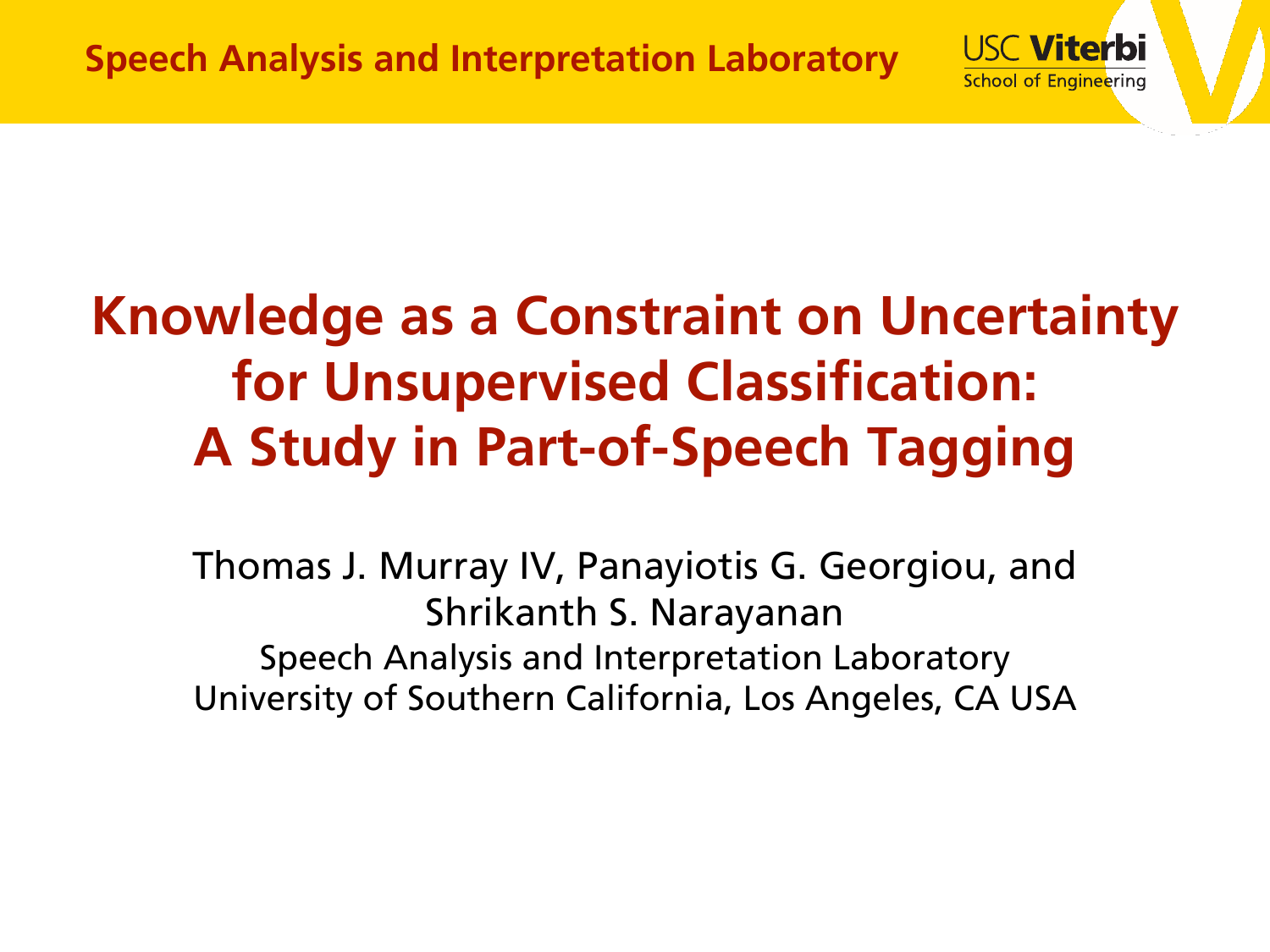

- Setting: No labeled data, but knowledge source that may limit or bias classifier choices
- As knowledge increases, how well does reduction in entropy of label distribution predict performance? How precise does the knowledge need to be?
- •Evaluate other effects of constrained parameter space: stability, convergence, label assignment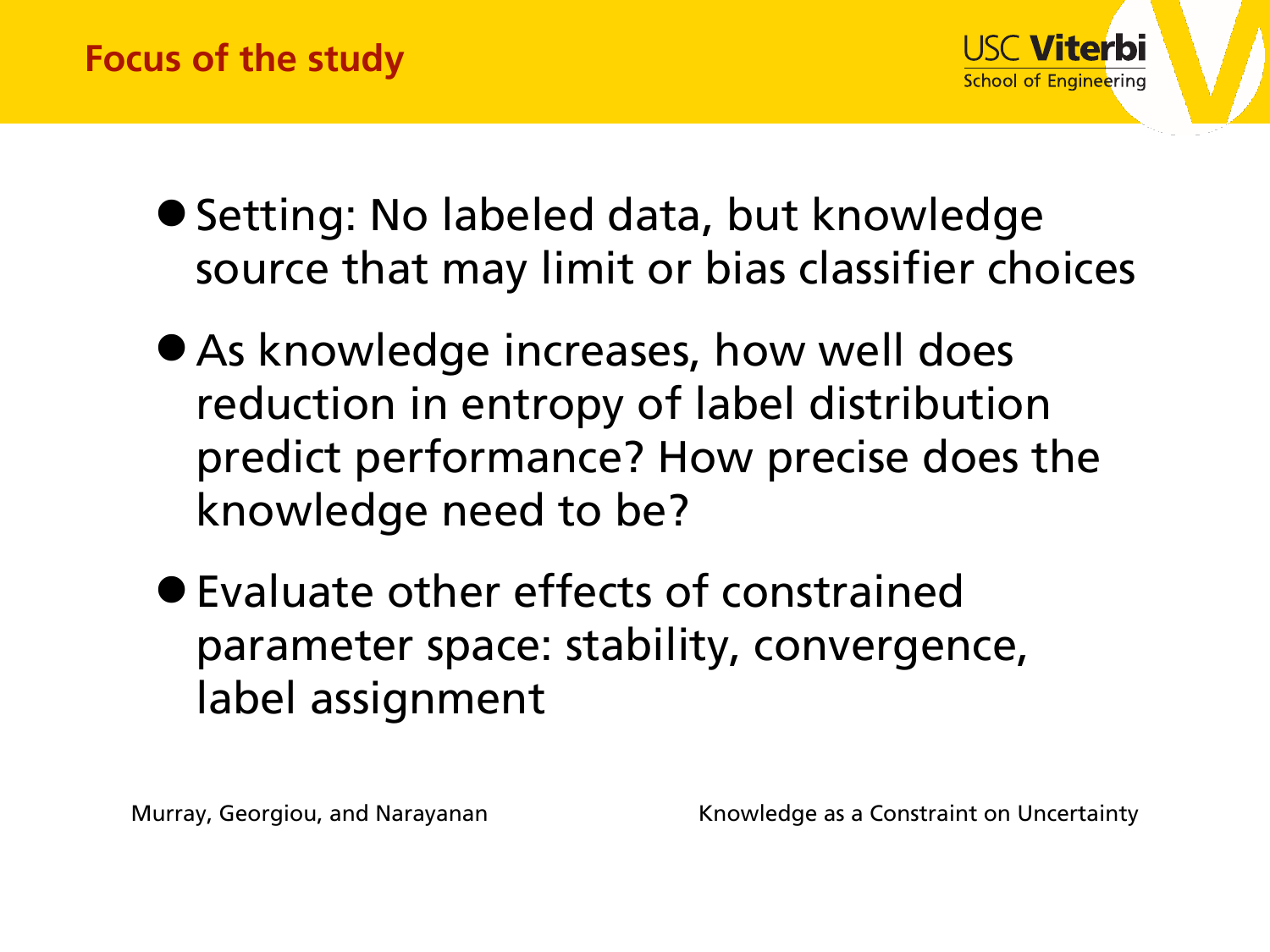

- For a given input *x*, prior knowledge constrains choice of label *y*; if we view as distribution  $p(y|x)$ ,  $H(Y|X)$  is one measure of task difficulty
- No labeled data required; but note we compare different types of knowledge, fixed model type
- Fano's equality (Fano, 1961): Conditional entropy part of lower bound on *p(Error)*